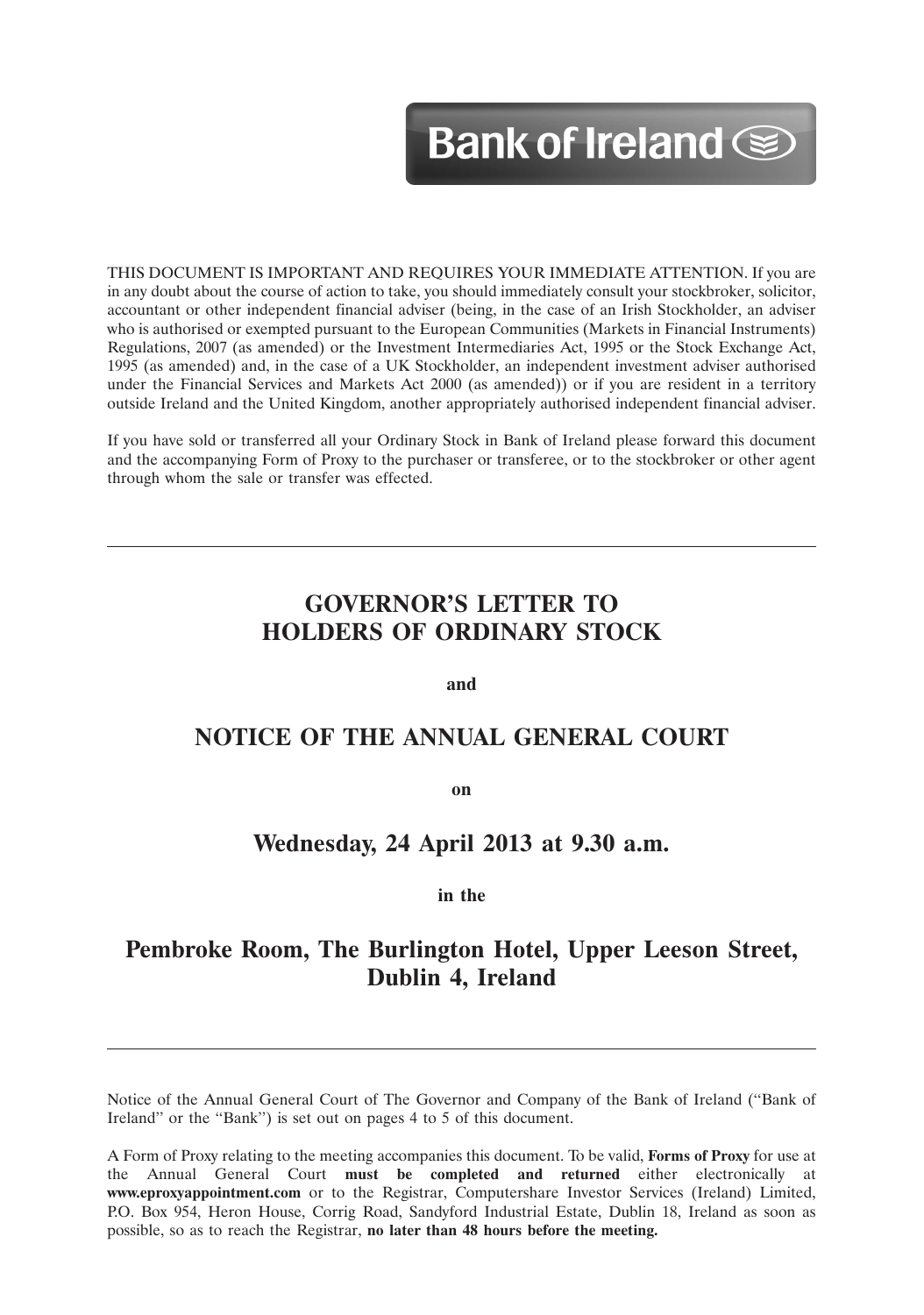# Bank of Ireland Se

Governor **Bank of Ireland** Head Office 40 Mespil Road Dublin 4

12MAR201310073563

19 March 2013

Dear Stockholder,

Notice of the Annual General Court (''AGC'') to be held at 9.30 a.m. on Wednesday, 24 April 2013, in the Pembroke Room, The Burlington Hotel, Upper Leeson Street, Dublin 4, Ireland is set out on pages 4 to 5 of this document.

The following resolutions will be proposed at the AGC. I will comment on the resolutions as follows:

**Resolution 1** to consider the Report of the Directors, the Auditors' Report and the Accounts for the year ended 31 December 2012.

**Resolution 2** to consider the Report on Directors' Remuneration as set out on pages 123 to 134 of the Annual Report for the year ended 31 December 2012.

**Resolutions 3(i)–(iii)** relate to the election and the re-election of Directors as outlined below.

In accordance with the UK Corporate Governance Code, which recommends the annual re-election of Directors and, subject to the Bank's Bye-Laws, all Directors are retiring at the AGC, with the exception of Tom Considine and Joe Walsh, who were nominated to the Court by the Minister for Finance.

**The following Directors, being eligible, are offering themselves for election: Archie Kane, Wilbur L. Ross Jr. and Prem Watsa and the following Directors, being eligible, are offering themselves for re-election: Kent Atkinson, Richie Boucher, Pat Butler, Patrick Haren, Andrew Keating, Patrick Kennedy, Patrick Mulvihill and Patrick O'Sullivan. In addition, the Directors propose Davida Marston for election to the Court.**

A biographical note in respect of each Director standing for election or re-election (other than Davida Marston – see biographical details below) is contained on pages 115 to 121 in the Annual Report.

Following evaluation, the Court has concluded that each Director standing for election and re-election makes a valued contribution to the deliberations of the Court, continues to be effective and demonstrates continuing commitment to the role.

Davida Marston is a non-executive director of Liberbank S.A. (Spanish Banking Group), Mears Plc (UK), where she chairs the Audit Committee, and CIT Bank Limited (UK), and is a former director of a number of companies, including ACE European Group Limited and Europe Arab Bank plc. She was a member of the UK senior management team of Citigroup's UK Corporate Bank (1990–2003) and a senior manager at Bank of Montreal (1981–1990).

Davida Marston brings a range of skills and experience that I am confident will contribute significantly to the effective work of the Court in the coming years.

**Resolution 4** seeks the usual authority from Stockholders to enable the Directors to determine the remuneration of the Auditors.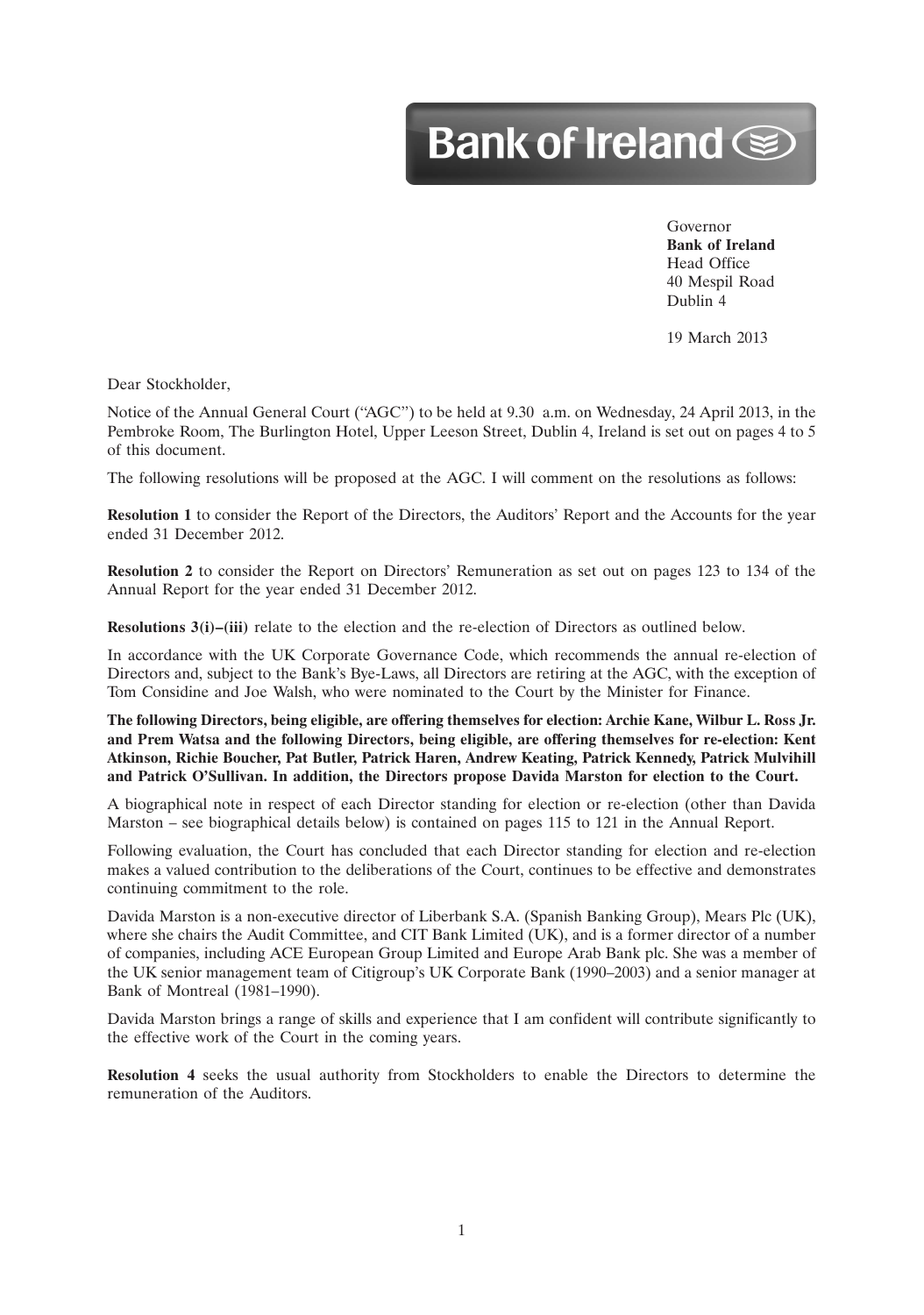Apart from the ordinary business outlined above, there are four items of special business as follows:

#### **Resolution 5 – Renewal of authority to re-issue units of stock**

Resolution 5 seeks to determine the re-issue price range at which stock purchased and held as treasury stock may subsequently be re-issued off-market. In accordance with Bye-Law 41, the minimum re-issue price of treasury stock for the purposes of any scheme (as defined in Bye-Law 41) will be the issue price provided for in such scheme and in all other circumstances the minimum re-issue price of treasury stock will be 95% of the average closing price of the stock on the Irish Stock Exchange for the five business days immediately preceding the day on which the stock is re-issued. The maximum re-issue price of treasury stock will be 120% of the average closing price of the stock on the Irish Stock Exchange for the five business days immediately preceding the day on which the stock is re-issued.

The authority being sought will, if granted, remain in force until 23 October 2014 or the date of the AGC in 2014, whichever is the earlier.

#### **Resolution 6 and Resolution 7 – Renewal of authority to allot Ordinary Stock on a non-pre-emptive basis**

Under resolution 6, the Directors are seeking authority to allot up to the equivalent of 5% of the issued Ordinary Stock *for cash* on a non-pre-emptive basis (i.e. other than on a pro rata basis to Stockholders). This approximates to a nominal amount of  $E$ 75 million.

Under resolution 7, the Directors are seeking a general authority to allot and issue Ordinary Stock *otherwise than for cash*. This authority shall be for a nominal amount not exceeding, at the date of the passing of the resolution, the lesser of 10% of the issued Ordinary Stock or the authorised but unissued Ordinary Stock in the capital of the Bank.

As a result of the passing of these resolutions, Stockholders will have granted two distinct and separate authorisations empowering the Directors to allot and issue Ordinary Stock on a non-pre-emptive basis.

The authorities being sought, if granted, will remain in force until 23 July 2014 or the date of the AGC in 2014, whichever is the earlier. **There are currently no plans to issue any Ordinary Stock on foot of either of these authorisations.**

## **Resolution 8 – Renewal of authority to call an Extraordinary General Court on 14 days' notice for the passing of an ordinary resolution**

Resolution 8, if passed, will maintain the existing authority in the Bye-Laws which permits the Bank to convene an Extraordinary General Court on 14 clear days' notice in writing, where the purpose of the meeting is to consider an ordinary resolution.

## **Recommendation**

The Directors believe that the above resolutions proposed to the AGC are in the best interests of the Bank and its Stockholders as a whole and accordingly recommend that you vote in favour of them, as they intend to do in respect of their own beneficial holdings amounting to 1,009,614 units of Ordinary Stock.

#### **Action to be taken**

You will find a Form of Proxy accompanying this document for use in connection with the AGC. The Form of Proxy (together with any power of attorney or other authority under which it is executed, or a notarially certified copy thereof) should be completed and returned as soon as possible to the Registrar, Computershare Investor Services (Ireland) Limited, P.O. Box 954, Heron House, Corrig Road, Sandyford Industrial Estate, Dublin 18, Ireland, or by submitting your proxy details electronically at **www.eproxyappointment.com** and in any event, in order to be valid, so as to arrive not later than 9.30 a.m. on Monday, 22 April 2013. Stockholders voting electronically will need their 5-digit PIN Number, Stockholder Reference Number and the Control Number, which are all printed on the enclosed Form of Proxy. The appointment of a proxy will not preclude a Stockholder from attending and voting in person at the AGC.

If you would like to submit a question in advance of the AGC, please send it by email to **agcquestions@boi.com** or send it in writing with your Form of Proxy to the Registrar by no later than 4 business days in advance of the AGC. I will respond to questions raised when the item of business to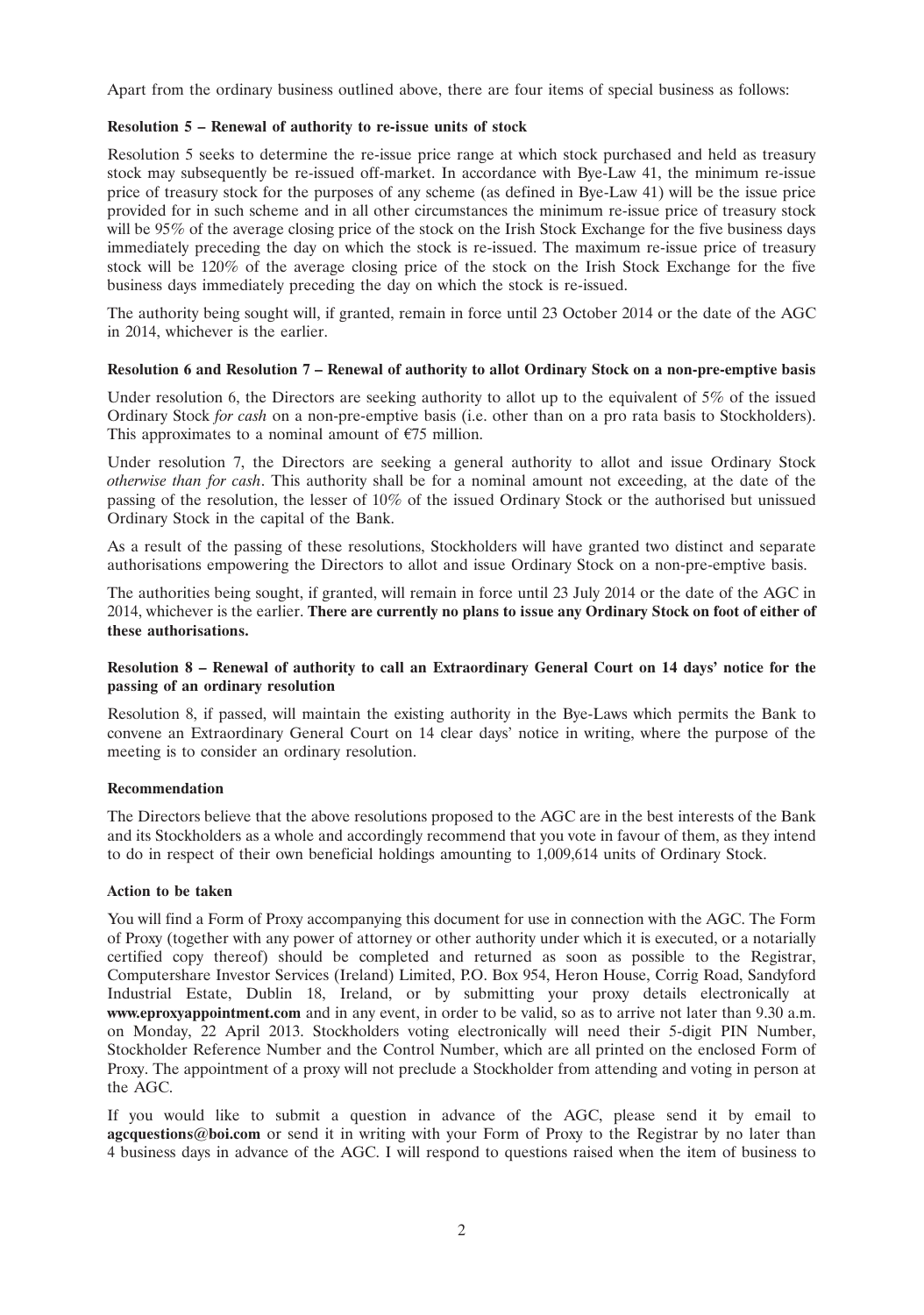which they relate is under consideration by the meeting. Any other questions submitted that are not relevant to the meeting will be responded to subsequently by an appropriate executive.

Finally, in the interests of protecting the environment and promoting efficiency in our company, I would ask you to consider electing, through our Registrar at **www.computershare.com/ie/ecomms**, to receive your Stockholder documentation on-line as soon as it is published on our website. As well as being speedier and less bulky, you can access some or all of the information at your convenience.

Stockholders who have consented or have been deemed to consent to receive the Annual Report and other stockholder communications electronically will receive notice of General Courts electronically in the future.

**If you wish to attend the Annual General Court, please detach your Attendance Card from your Form of Proxy and bring it with you to the meeting.**

Yours sincerely,

A. S. Kane

**Archie Kane** Governor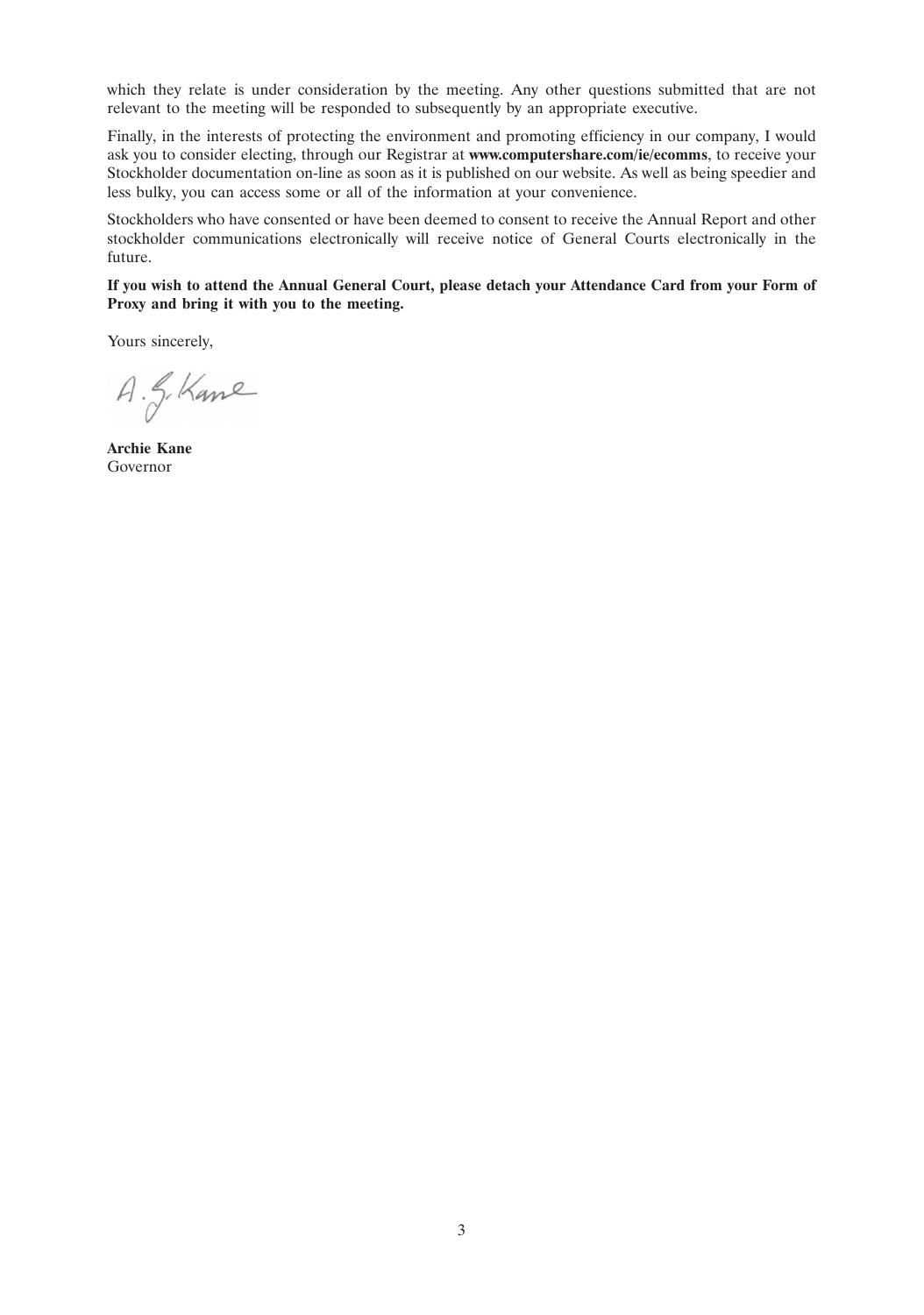#### **NOTICE OF THE ANNUAL GENERAL COURT**

**NOTICE IS HEREBY GIVEN that the Annual General Court of The Governor and Company of the Bank of Ireland (the ''Bank'') will be held on Wednesday, 24 April 2013, at 9.30 a.m. in the Pembroke Room, The Burlington Hotel, Upper Leeson Street, Dublin 4, Ireland for the following purposes:**

#### **ORDINARY BUSINESS**

- 1. To consider the Report of the Directors, the Auditors' Report and the Accounts for the year ended 31 December 2012.
- 2. To consider the Report on Directors' Remuneration for the year ended 31 December 2012.
- 3. (i) To elect the following Directors, by separate resolutions:
	- (a) Archie Kane (c) Prem Watsa
	- (b) Wilbur L Ross Jr.
	- (ii) To re-elect the following Directors, by separate resolutions:
		- (a) Kent Atkinson (e) Andrew Keating<br>
		(b) Richie Boucher (f) Patrick Kennedy
		- (b) Richie Boucher (f) Patrick Kennedy<br>
		(c) Pat Butler (g) Patrick Mulvihill
		-
		- (d) Patrick Haren (h) Patrick O'Sullivan

*Biographical information in respect of each Director is provided on pages 115 to 121 in the Annual Report. Please also refer to the Governor's Letter to Stockholders.*

 $(g)$  Patrick Mulvihill

(iii) To elect Davida Marston a Director of the Court.

4. To authorise the Directors to fix the remuneration of the Auditors.

#### **SPECIAL BUSINESS**

5. To consider and, if thought fit, pass the following resolution as a special resolution:

''THAT, for the purposes of Section 209 of the Companies Act, 1990 (the ''1990 Act''), the re-issue price range at which any units of treasury stock for the time being held by the Bank may be re-issued off-market shall be determined in accordance with Bye-Law 41 of the Bye-Laws of the Bank.

This resolution shall take effect and the authority hereby conferred shall be effective immediately and shall expire at the close of business on the earlier of the date of the next Annual General Court of the Bank after the passing of this resolution or **23 October 2014** unless previously varied or renewed in accordance with the provisions of Section 209 of the 1990 Act.''

6. To consider and, if thought fit, pass the following resolution as a special resolution:

''THAT the Directors be and are hereby generally empowered to issue, allot, grant options over or otherwise dispose of Ordinary Stock of the Bank for cash on a non-pre-emptive basis (including the issue of securities convertible into Ordinary Stock) or to agree to do any of the foregoing acts;

PROVIDED THAT the power conferred by this resolution shall:

- (i) be limited to the issue, allotment, grant of options over or other disposal of Ordinary Stock of a nominal amount of  $E$ 75 million; and
- (ii) expire on **23 July 2014** or on the date of the Annual General Court of the Bank in 2014, whichever is the earlier; and

PROVIDED FURTHER THAT any Ordinary Stock which may be issued pursuant to any employee stock issue or stock option scheme approved by a General Court shall be disregarded for the purpose of both the maximum limit and the expiry date set out above.''

7. To consider and, if thought fit, pass the following resolution as a special resolution:

''THAT the Directors be and are hereby generally empowered to issue, allot, grant options over or otherwise dispose of Ordinary Stock of the Bank otherwise than for cash on a non-pre-emptive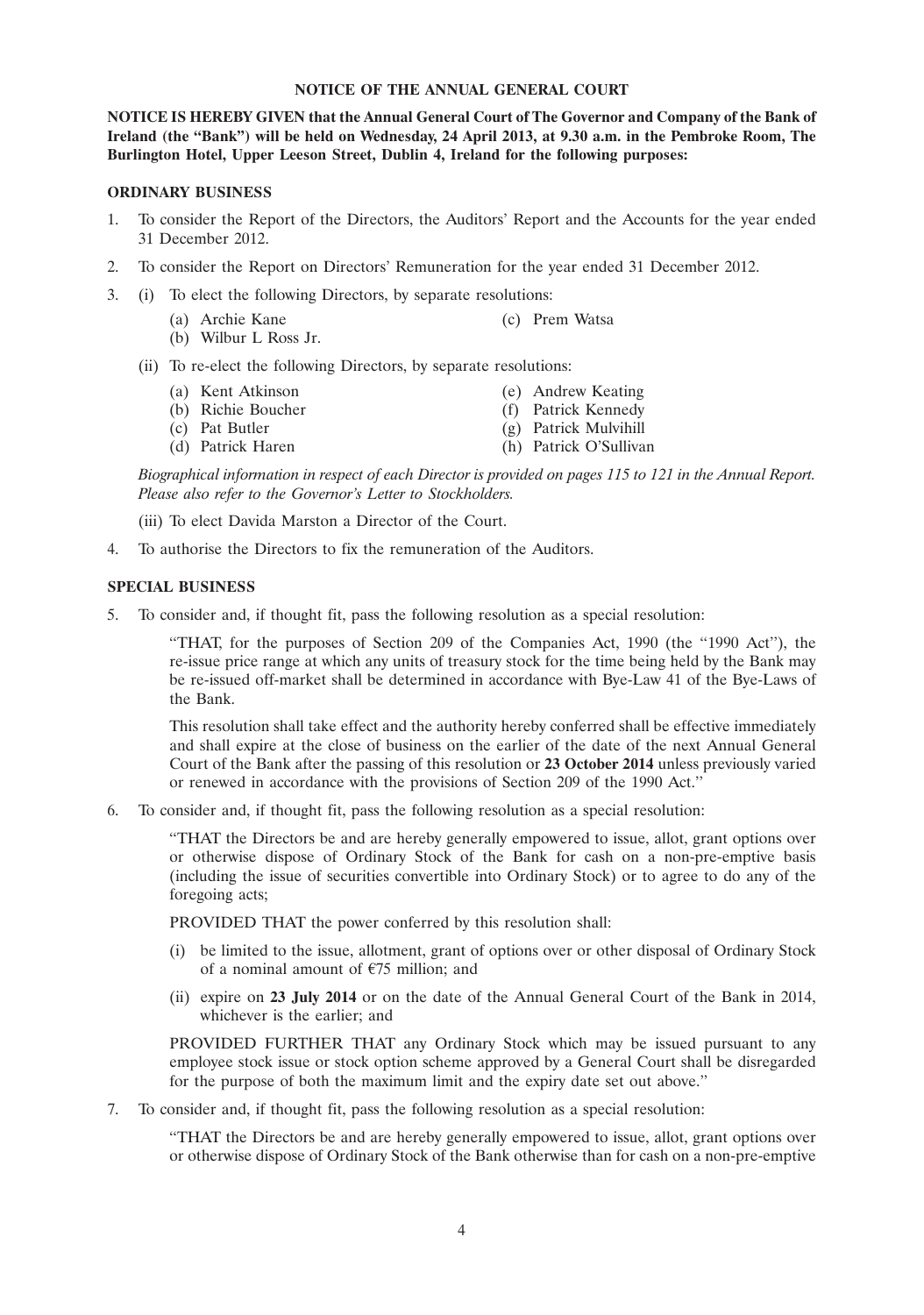basis (including the issue of securities convertible into Ordinary Stock) or to agree to do any of the foregoing acts;

PROVIDED THAT the power conferred by this resolution shall:

- (i) be limited to the issue, allotment, grant of options over or other disposal of Ordinary Stock of a nominal amount, at the date of the passing of the resolution, of the lesser of 10% of the issued Ordinary Stock or the authorised but unissued Ordinary Stock in the capital of the Bank; and
- (ii) expire on **23 July 2014** or on the date of the Annual General Court of the Bank in 2014, whichever is the earlier; and

PROVIDED FURTHER THAT any Ordinary Stock which may be issued pursuant to any employee stock issue or stock option scheme approved by a General Court shall be disregarded for the purpose of both the maximum limit and the expiry date set out above.''

8. To consider and, if thought fit, pass the following resolution as a special resolution:

''THAT a General Court, other than an Annual General Court or a General Court called for the passing of a special resolution, may be called by not less than 14 clear days' notice in writing in accordance with Bye-Law 47 (b).''

**By Order Helen Nolan, Secretary Bank of Ireland 40 Mespil Road**

**19 March 2013**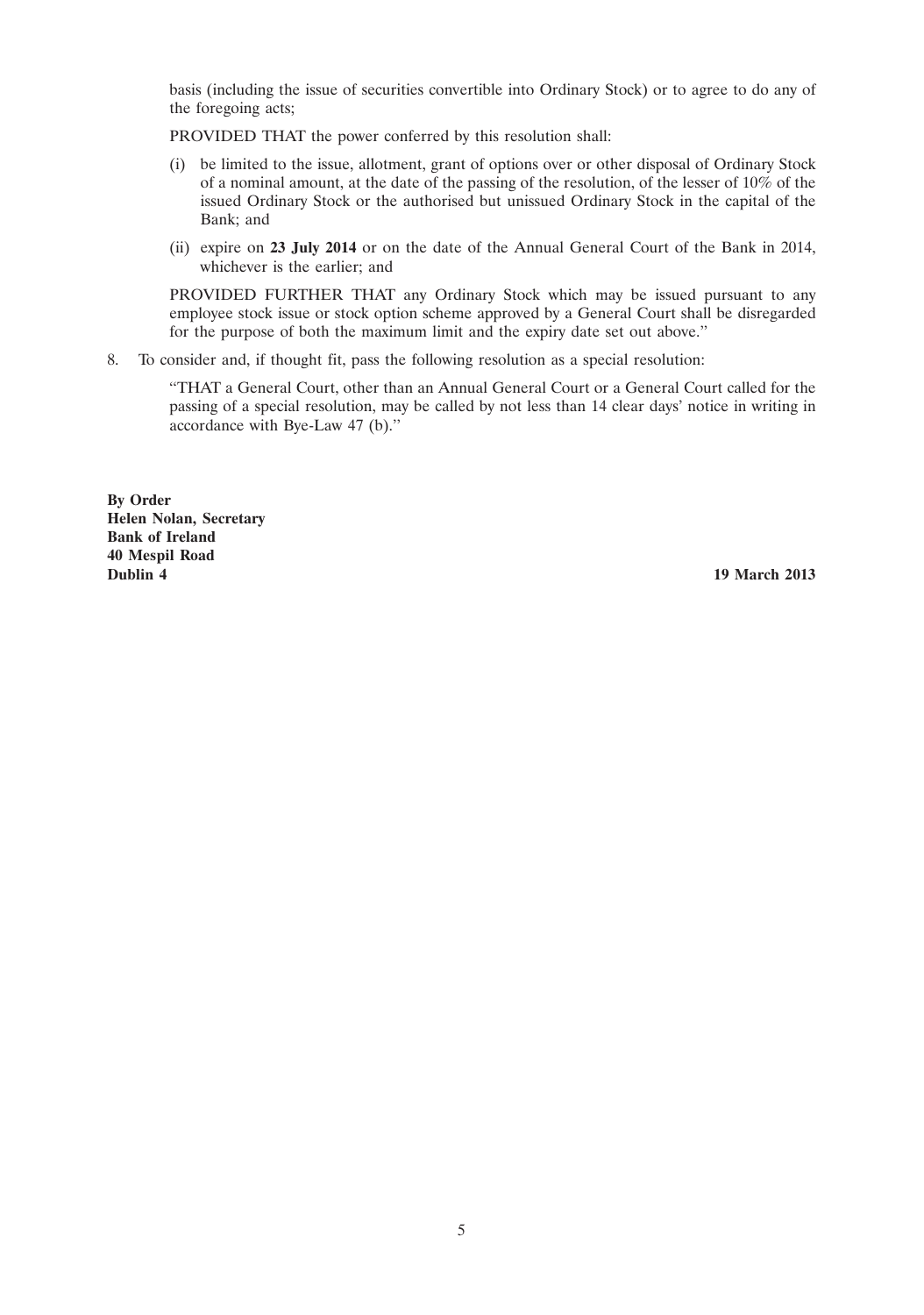## **Notes**

# **Entitlement to attend and vote**

- 1. Only those Stockholders who are holders of fully paid units of capital stock of the Bank and are registered on the Bank's register of members at:
	- 6 p.m. on 22 April 2013 (being the record date specified by the Bank for eligibility for voting pursuant to section 134A of the Companies Act 1963 and Regulation 14 of the Companies Act 1990 (Uncertificated Securities) Regulations, 1996); or
	- if the Annual General Court is adjourned, at 6 p.m. on the day two days prior to the adjourned Annual General Court,

shall be entitled to participate and vote at the Annual General Court.

## **Website giving information regarding the Annual General Court**

2. Information regarding the Annual General Court, including the information required by section 133A(4) of the Companies Act, 1963, is available from *www.bankofireland.com/investor*.

# **Attending in person**

3. The Annual General Court will be held at 9.30 a.m. If you wish to attend the Annual General Court in person, you are recommended to attend at least 15 minutes before the time appointed for holding of the Annual General Court to allow time for registration. Please bring the Attendance Card attached to your Form of Proxy and present it at the Stockholder registration desk before the commencement of the Annual General Court.

## **Electronic Participation**

4. Stockholders can appoint a proxy and give voting instructions electronically by logging on to the website of the Bank's Registrars, Computershare Investor Services (Ireland) Limited: *www.eproxyappointment.com* Stockholders will need their 5-digit PIN Number, Stockholder Reference Number and the Control Number, which are all printed on the enclosed Form of Proxy.

## **Voting by Corporate Representatives**

5. Any corporation sole or body corporate which is a member of the Bank may, by a document executed by or on behalf of such corporation sole or resolution of its Directors or other governing body of such body corporate, authorise such individual as it thinks fit to act as its representative at any General Court of the Bank.

Any individual so authorised shall not be entitled to appoint a proxy but shall otherwise be entitled to exercise the same powers on behalf of the corporation sole or body corporate which he represents as that representative could exercise if he were an individual member of the Bank present in person.

## **Appointment of proxies**

- 6. A Stockholder who is entitled to attend, speak, ask questions and vote at the Annual General Court is entitled to appoint a proxy to attend, speak, ask questions and vote instead of him. A Stockholder may appoint more than one proxy to attend, speak, ask questions and vote at the Annual General Court in respect of stock held in different securities accounts. A Stockholder acting as an intermediary on behalf of one or more clients may grant a proxy to each of its clients or their nominees provided each proxy is appointed to exercise rights attached to different stock held by that Stockholder. A proxy need not be a Stockholder of the Bank. If you wish to appoint more than one proxy then please contact the Bank's Registrars, Computershare Investor Services (Ireland) Limited, on +353 1 247 5414 or via electronic means by sending an email to the Registrars at *clientservices@computershare.ie*
- 7. A Form of Proxy for use by Stockholders is enclosed with this Notice of Annual General Court (or is otherwise being delivered to Stockholders). Completion of a Form of Proxy (or submission of proxy instructions electronically) will not prevent a Stockholder from attending the Annual General Court and voting in person should they wish to do so.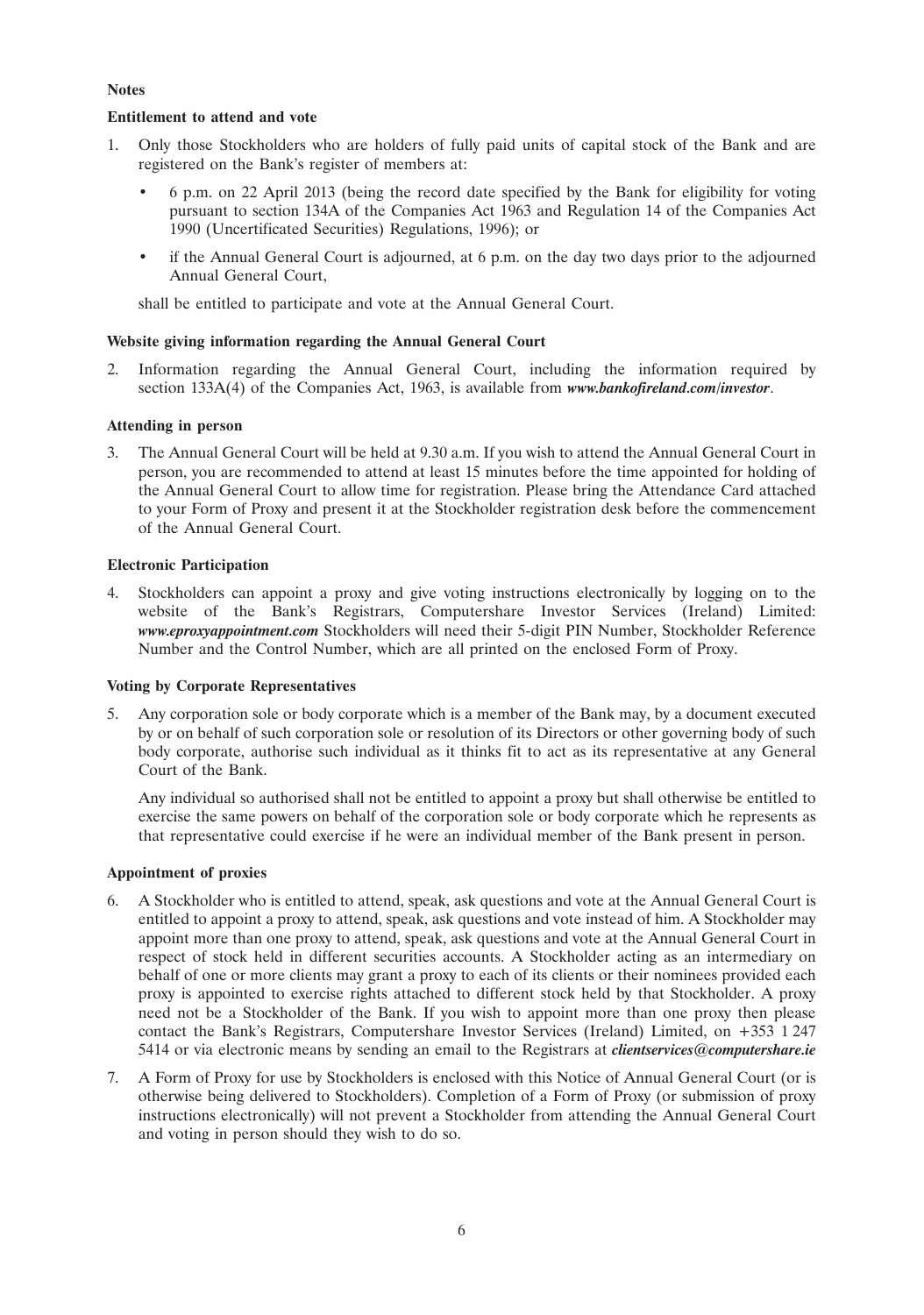#### **Completion of a Form of Proxy**

8. To be valid, a Form of Proxy and any power or other authority under which it is executed (or a duly certified copy of any such power or authority) must be lodged with the Bank's Registrars, Computershare Investor Services (Ireland) Limited, P.O. Box 954, Heron House, Corrig Road, Sandyford Industrial Estate, Dublin 18, Ireland not later than 48 hours before the Annual General Court or adjourned Annual General Court or (in the case of a poll taken otherwise than at or on the same day as the Annual General Court or adjourned Annual General Court) at least 48 hours before the taking of the poll at which it is to be used.

## **Appointment of a proxy by a CREST Member**

- 9. CREST Members who wish to appoint a proxy or proxies by utilising the CREST electronic proxy appointment service may do so for the Annual General Court and any adjournment(s) thereof by following the procedures laid down in the CREST Manual. CREST Personal Members or other CREST Sponsored Members, and those CREST Members who have appointed a voting service provider(s) should refer to their CREST Sponsor or voting service provider(s), who will be able to take appropriate action on their behalf.
- 10. In order for a proxy appointment or instruction made by means of CREST to be valid, the appropriate CREST message (a ''CREST Proxy Instruction'') must be properly authenticated in accordance with EUI's (Euroclear UK and Ireland) specifications and must contain the information required for such instructions, as described in the CREST Manual. The message (whether it constitutes the appointment of a proxy or an amendment to the instruction given to a previously appointed proxy) must be transmitted so as to be received by the Bank's Registrars, Computershare Investor Services (Ireland) Limited, (ID Number 3RA50) by the latest time(s) for receipt of proxy appointments specified in this Notice of Annual General Court or adjourned Annual General Court. For this purpose, the time of receipt will be taken to be the time (as determined by the time stamp applied to the message by the CREST Applications Host) from which Computershare Investor Services (Ireland) Limited is able to retrieve the message by enquiry to CREST in the manner prescribed by CREST.
- 11. CREST Members and, where applicable, their CREST Sponsors or voting service provider(s), should note that EUI does not make available special procedures in CREST for any particular messages. Normal system timings and limitations will therefore apply in relation to the input of CREST Proxy Instructions. It is the responsibility of the CREST Member concerned to take (or, if the CREST Member is a CREST Personal Member or Sponsored Member or has appointed a voting service provider(s), to procure that his CREST Sponsor or voting service provider(s) take(s)) such action as shall be necessary to ensure that a message is transmitted by means of the CREST system by any particular time. In this connection, CREST Members and, where applicable, their CREST Sponsors or voting service provider(s) are referred, in particular, to those sections of the CREST Manual concerning practical limitations of the CREST system and timings. The Bank may treat as invalid a CREST Proxy Instruction in the circumstances set out in Regulation  $35(5)(a)$  of the Companies Act, 1990 (Uncertificated Securities) Regulations, 1996.

#### **Questions at the Annual General Court**

- 12. Under section 134C of the Companies Act, 1963, the Bank must (subject to any reasonable measures the Bank may take to identify Stockholders) answer any question you ask relating to the business being dealt with at the Annual General Court unless:
	- (i) answering the question would interfere unduly with the preparation for the Annual General Court or the confidentiality and business interests of the Bank; or
	- (ii) the answer has already been given on a website in the form of an answer to a question; or
	- (iii) it appears to the Chairman of the Annual General Court that it is undesirable in the interests of the good order of the Court that the question be answered.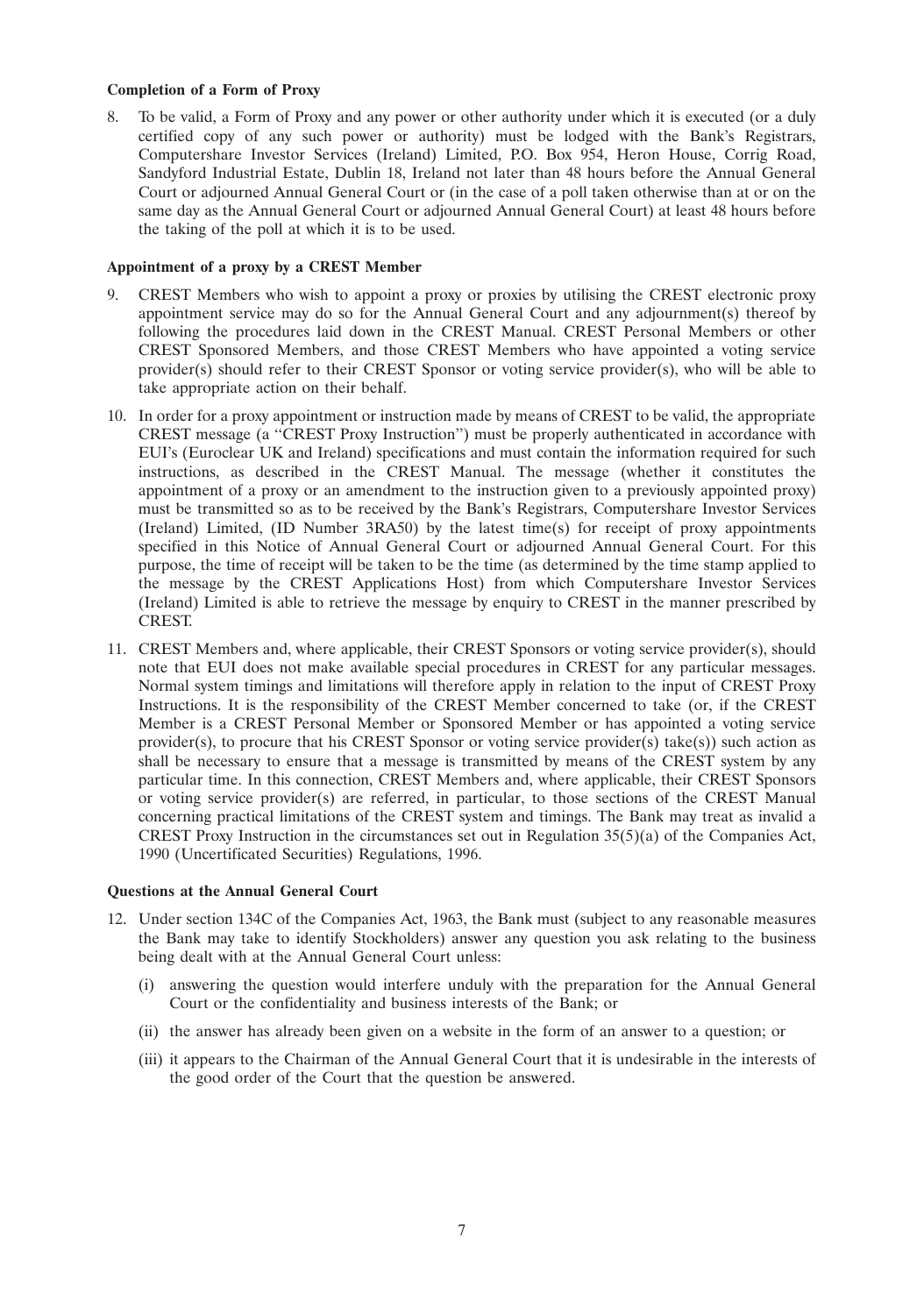#### **Submission of questions**

13. If you wish to submit a question in advance of the Annual General Court, please send your question(s) in writing by email to **agcquestions@boi.com** or send it in writing with your Form of Proxy to the Registrar by no later than 4 business days in advance of the Annual General Court.

#### **Stockholders' right to table draft resolutions**

- 14. Stockholders holding 3% or more of the units of Ordinary Stock may table a draft resolution for an item on the agenda in accordance with the terms of section 133B of the Companies Act, 1963, subject to any contrary provision in company law. In order to exercise this right, the full text of the draft resolution and the agenda item to which it relates (or, if supporting a draft resolution tabled by another shareholder, clearly identifying the draft resolution and agenda item which is being supported) must be received by the Secretary no later than 42 days in advance of the Annual General Court. Furthermore, Stockholders are reminded that there are provisions in company law which impose other conditions on the right of Stockholders to propose resolutions at any General Court of the Bank.
- 15. Stockholders holding 3% or more of the units of Ordinary Stock may put an item on the agenda of the AGC in accordance with Section 133B of the Companies Act, 1963. In order to exercise this right, written details of the item the Stockholders wish to have included in the Annual General Court agenda together with a written explanation as to why the item is to be included in the agenda must be received by the Secretary no later than 42 days in advance of the Annual General Court.

## **Voting on a Poll**

16. Pursuant to Section 138 of the Companies Act, 1963 where a poll is taken at the Annual General Court, a Stockholder, present in person or by proxy, holding more than one unit of stock need not cast all his/her votes in the same way.

# **Outstanding Stock Options**

17. As at 12 March 2013 (being the latest practicable date prior to publication of this Notice), the outstanding stock options issued by the Bank would result in the issue of 2,686,513 new units of Ordinary Stock if such stock options were to be exercised.

#### **1992 Preference Stockholders**

18. Holders of the Sterling and euro Preference Stock, although entitled to receive copies of the Annual Report and Notice of any General Court, are not entitled to attend and vote at this meeting in respect of their holding of such stock.

#### **2009 Preference Stockholder**

- 19. Where the holder of the 2009 Preference Stock holds less than 25% of the total voting rights in the Bank pursuant to its holding of Ordinary Stock, the 2009 Preference Stockholder is entitled to increase its voting rights to 25% of the total voting rights capable of being cast in respect of resolutions relating to:
	- (i) the appointment, election or removal of Directors; or
	- (ii) certain matters pertaining to a proposed change of control of the Bank.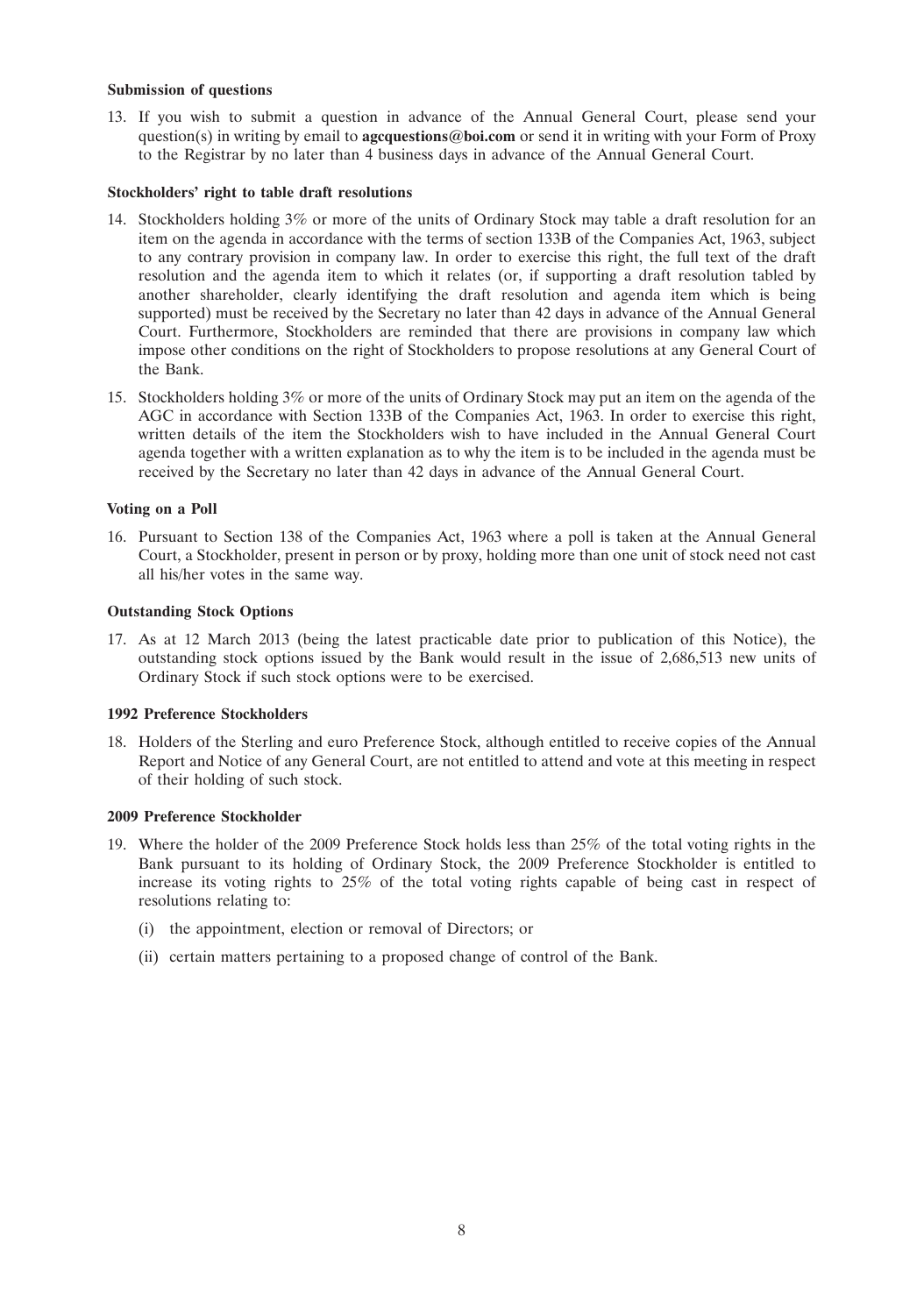# **LOCATION MAP**



↓ AGC Venue<br>The Burlington Hotel Upper Leeson Street Dublin 4 Ireland